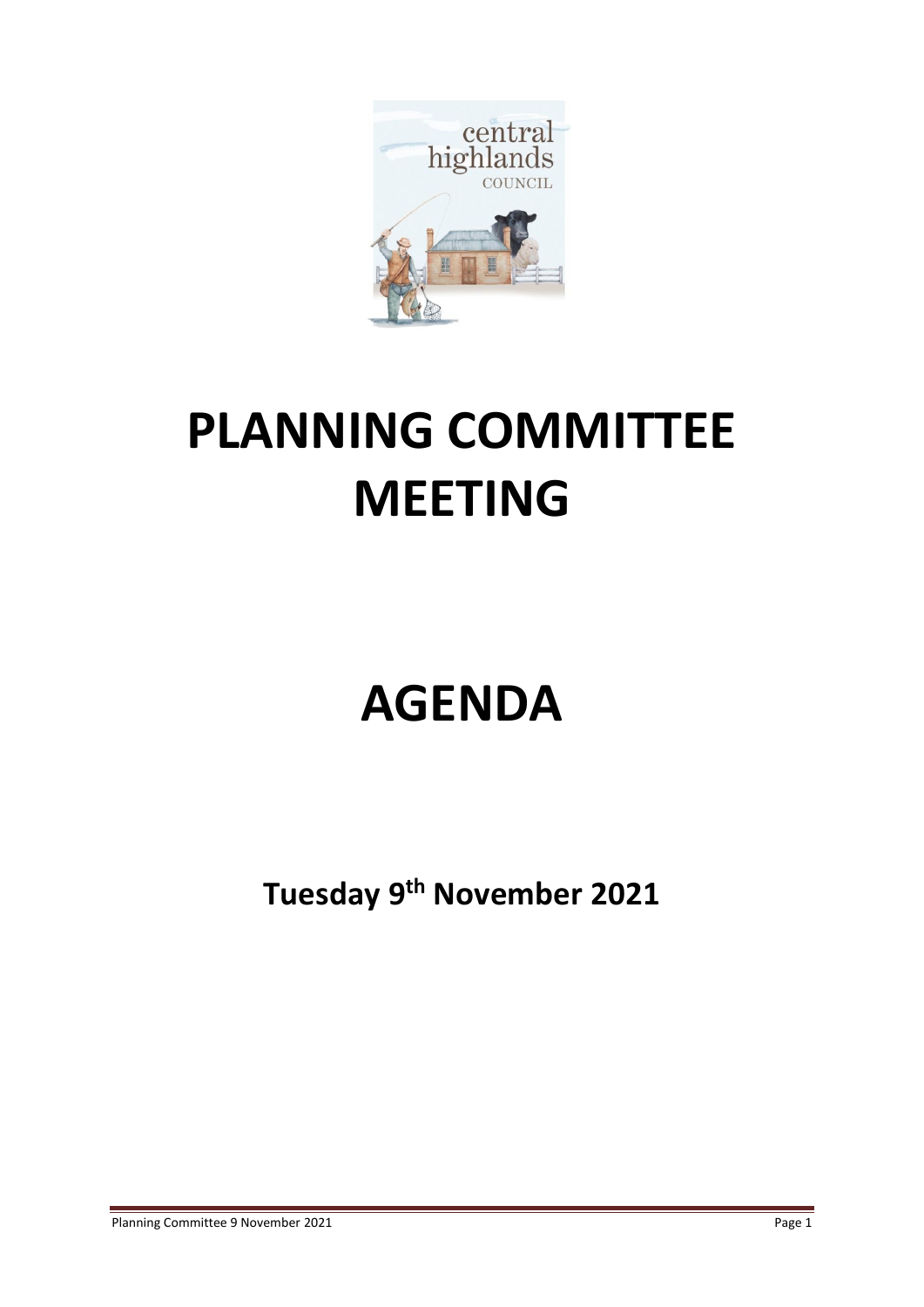

# **NOTICE OF MEETING**

# **Council Representatives:**

Clr Allwright (Chairperson); Mayor Triffitt, Clr Cassidy & Clr Bailey (Clr Archer – Proxy)

Dear Councillors,

Notice is hereby given that the next Planning Committee Meeting will be held at the Council Chambers, 19 Alexander Street, Bothwell at 9.00 a.m. on Tuesday, 9<sup>th</sup> November 2021, to discuss business as printed below.

I certify that the contents of the reports have been provided in accordance with section 65 of the Local Government Act 1993.

> Lyn Eyles **GENERAL MANAGER**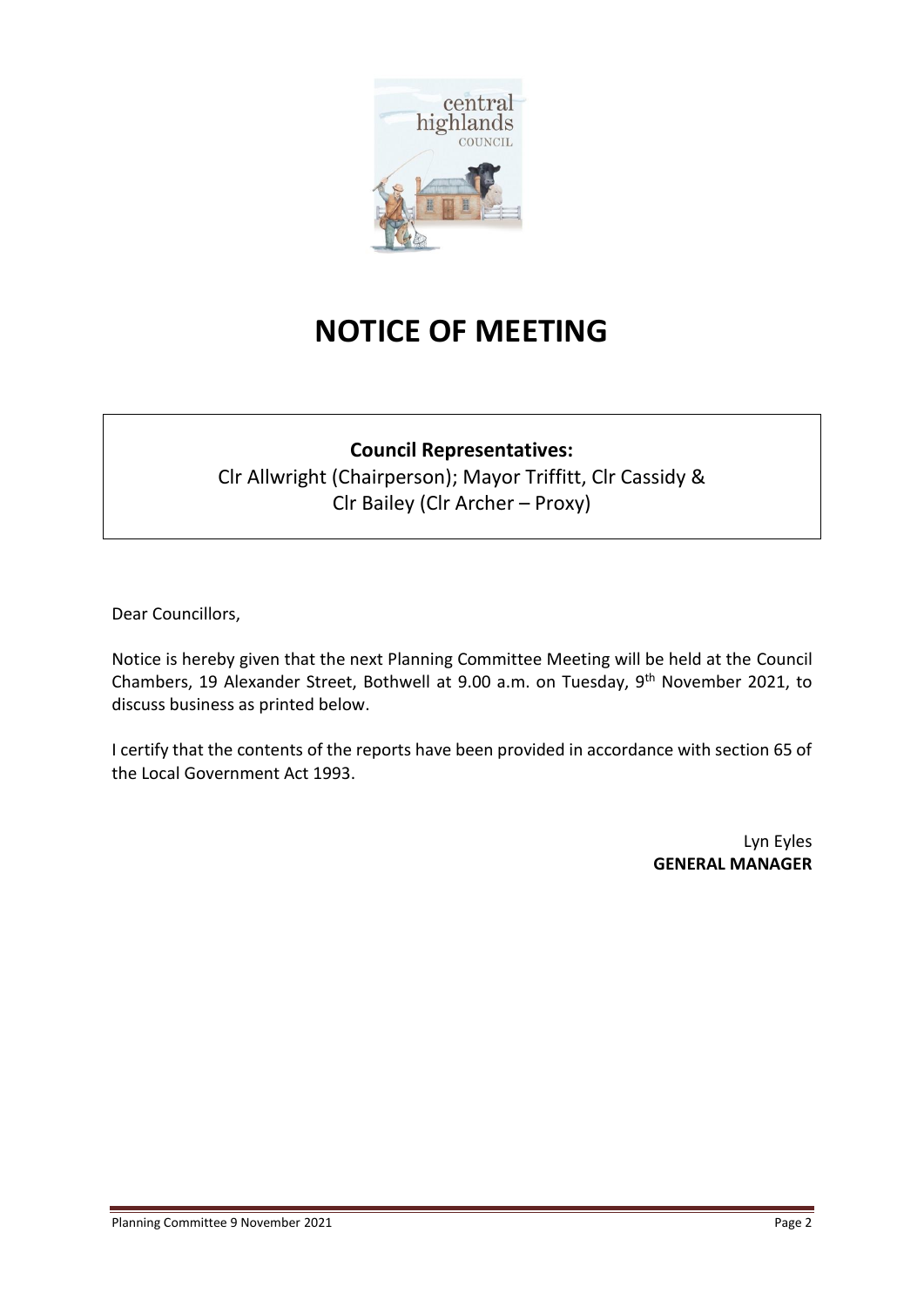# **PLANNING COMMITTEE AGENDA**

# **1.0 PRESENT**

# **2.0 APOLOGIES**

# **3.0 PECUNIARY INTEREST DECLARATIONS**

In accordance with Regulation 8 (7) of the Local Government (Meeting Procedures) Regulations 2015, the Chairman requests Councillors to indicate whether they or a close associate have, or are likely to have a pecuniary interest (any pecuniary or pecuniary detriment) in any item of the Agenda.

# **4.0 CONFIRMATION OF MINUTES**

Moved **Cir** Seconded **Cir** 

THAT the Draft Minutes of the Planning Committee Meeting of Council held on Tuesday 10<sup>th</sup> August 2021 to be confirmed.

*Carried*

# **5.0 QUESTION TIME & DEPUTATIONS**

# **6.0 DRAFT CENTRAL HIGHLANDS LOCAL PROVISIONS SCHEDULE – PUBLIC EXHIBITION – ASSESSMENT OF SUBMISSIONS**

## **Report By**

Planning Consultant (SMC) Damian Mackey

## **Attachments**

Draft Submissions Assessment Table

# **Enclosures**

Submissions: 45 in total

## **Purpose**

The purpose of this report is to commence the process of working through the submissions received in response to the recent public exhibition of the Central Highlands Draft Local Provisions Schedule with elected members.

Following the committee meeting, it is intended to produce an updated report incorporating the outcomes of discussions for the November Council meeting.